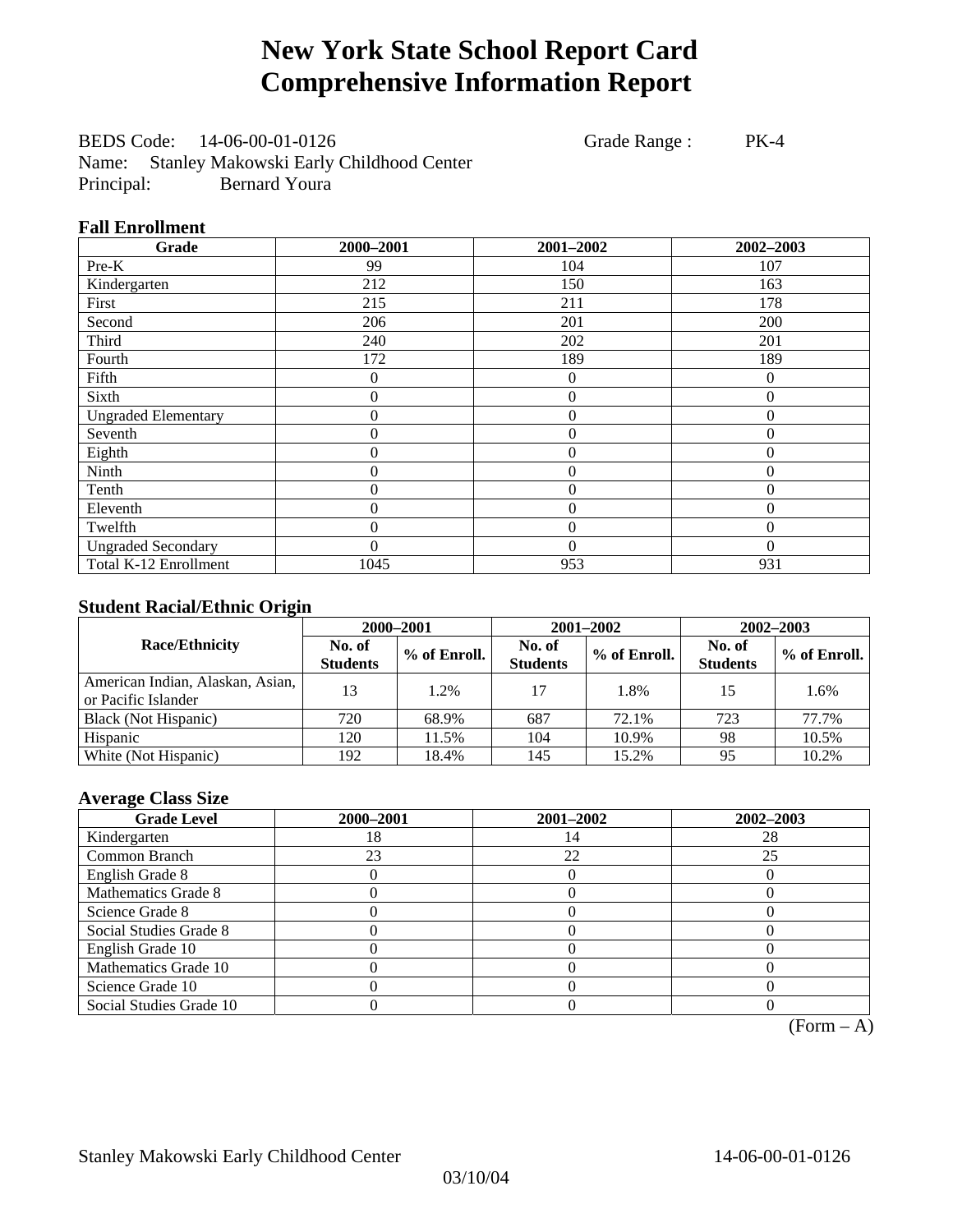#### **District Need to Resource Capacity Category**

| <b>N/RC</b> Category | <b>Description</b>                                                                                                                                                                  |
|----------------------|-------------------------------------------------------------------------------------------------------------------------------------------------------------------------------------|
|                      | This is one of the large city school districts; Buffalo, Rochester,<br>Syracuse, or Yonkers. All these districts have high student needs<br>relative to district resource capacity. |

#### **Similar School Group and Description**

| <b>Similar School Group</b> | <b>Description</b>                                                                                                                                                                                                            |
|-----------------------------|-------------------------------------------------------------------------------------------------------------------------------------------------------------------------------------------------------------------------------|
|                             | All schools in this group are elementary level schools in large cities<br>other than New York City. The schools in this group are in the<br>middle range of student needs for elementary level schools in these<br>districts. |

All schools within the same N/RC category are divided into three similar school groups defined by the percentage of students in the school who are eligible for the free-lunch program and/or who are limited English proficient (also known as English language learners).

#### **Student Demographics Used To Determine Similar Schools Group**

| o                                 | 2000-2001 |         | $2001 - 2002$ |         | $2002 - 2003$ |         |
|-----------------------------------|-----------|---------|---------------|---------|---------------|---------|
|                                   | Count     | Percent | Count         | Percent | Count         | Percent |
| <b>Limited English Proficient</b> | 86        | 7.5%    | 85            | 8.0%    | 82            | 7.9%    |
| <b>Eligible for Free Lunch</b>    | 715       | 68.4%   | 697           | 73.1%   | 688           | 73.9%   |

#### **Attendance and Suspension**

|                               | 1999–2000                 |                   |                           | 2000-2001         | $2001 - 2002$             |                   |
|-------------------------------|---------------------------|-------------------|---------------------------|-------------------|---------------------------|-------------------|
|                               | No. of<br><b>Students</b> | $%$ of<br>Enroll. | No. of<br><b>Students</b> | $%$ of<br>Enroll. | No. of<br><b>Students</b> | $%$ of<br>Enroll. |
| <b>Annual Attendance Rate</b> |                           | 92.4%             |                           | 95.6%             |                           | 93.9%             |
| <b>Student Suspensions</b>    |                           | 0.9%              |                           | .2%               |                           | 1.4%              |

### **Student Socioeconomic and Stability Indicators**

#### **(Percent of Enrollment)**

|                          | 2000–2001 | 2001-2002 | 2002-2003 |
|--------------------------|-----------|-----------|-----------|
| <b>Reduced Lunch</b>     | 12.7%     | 14.5%     | 12.9%     |
| <b>Public Assistance</b> | 31-40%    | 81-90%    | 71-80%    |
| <b>Student Stability</b> | $00\%$    | 91%       | 87%       |

#### **Staff Counts**

| Staff                                 | 2002-2003 |
|---------------------------------------|-----------|
| <b>Total Teachers</b>                 | 69        |
| <b>Total Other Professional Staff</b> |           |
| <b>Total Paraprofessionals</b>        | NΑ        |
| Teaching Out of Certification*        | NΑ        |
| Teachers with Temporary Licenses      | NА        |

\*Teaching out of certification more than on an incidental basis. Teachers with temporary licenses are also counted as teaching out of certification.

 $(Form - B)$